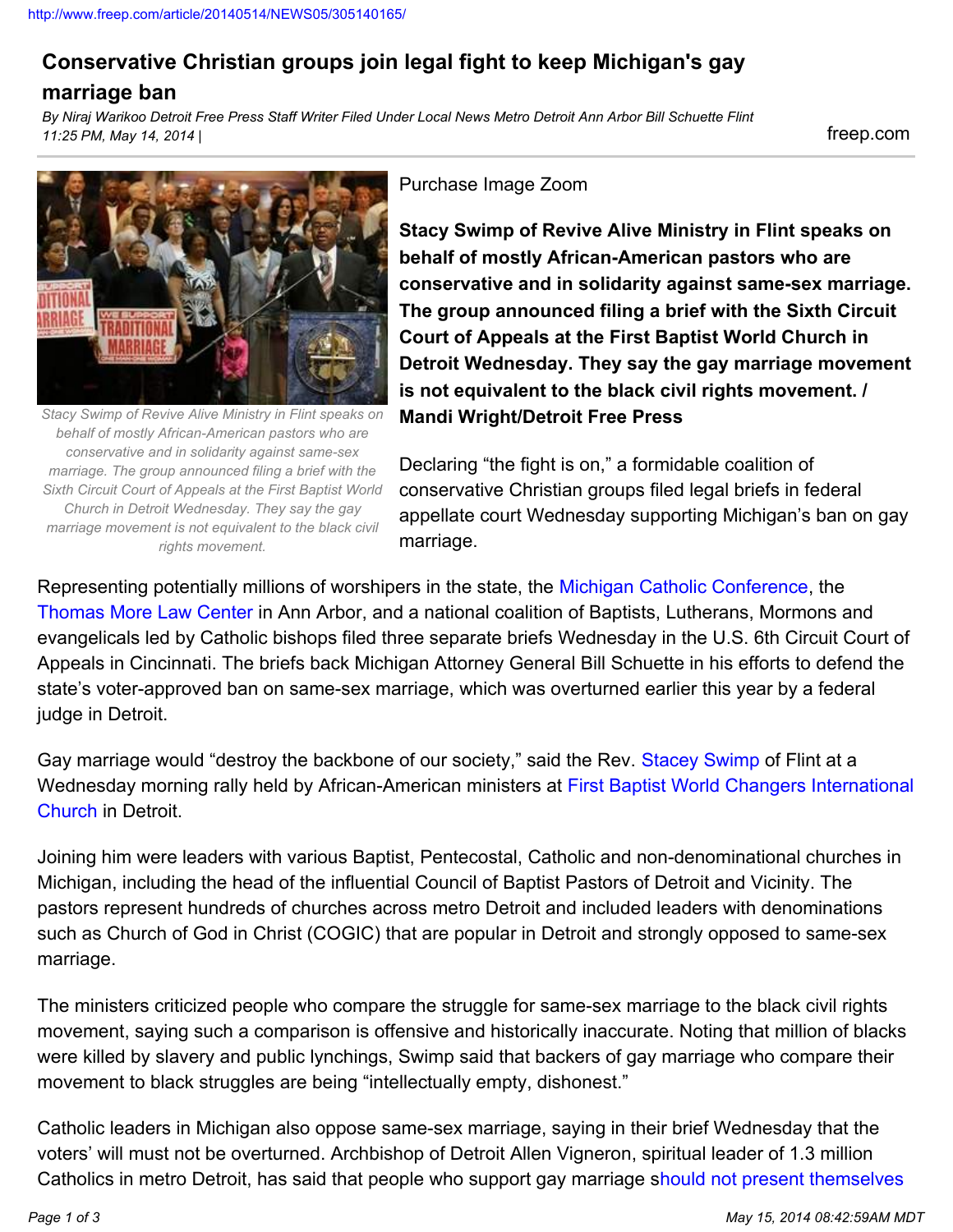<http://www.freep.com/article/20140514/NEWS05/305140165/> [for holy Communion.](http://www.freep.com/article/20130408/NEWS05/304080041/Detroit-area-Catholic-leaders-urge-gay-marriage-supporters-to-skip-Communion)

The Thomas More Law Center –– an Ann Arbor-based conservative legal center founded by conservative Catholic businessman Tom Monaghan — filed a brief on behalf of Swimp and hundreds of other black ministers in Michigan and Ohio supporting Schuette's defense of a 2004 voter-approved law, the Michigan Marriage Amendment Act, which says marriage is between one man and one woman.

U.S. District Judge Bernard Friedman [struck down that law in March?](http://www.freep.com/article/20140321/NEWS06/303210121/Michigan-gay-marriage-ruling) after a Detroit trial involving a lesbian couple who wanted to adopt each other's children. Schuette is appealing that ruling, and Wednesday was the last day to file briefs with the U.S. 6th Circuit Court of Appeals in Cincinnati.

In their recent decisions legalizing gay marriage, judges have referenced the 1967 court case Loving v. Virginia, which legalized interracial marriage in the U.S.

The brief from the black ministers criticized the idea that allowing same-sex marriage is the same as allowing interracial marriage. Comparing the gay rights movement to black civil rights is "ignorant and myopic," said Richard Thompson, president of the Thomas More Law center, who attended the rally in Detroit to show support.

"Hallelujah" some in the crowd said as speakers attacked gay marriage and same-gender sexual relations. They criticized celebrities and sports stars such as Ellen DeGeneres and Michael Sam who identify themselves as gay.

"We believe in the Judeo-Christian conception on which America was founded upon," said the Rev. Rader Johnson of Greater Bibleway Temple in Bay City.

Many quoted from the Bible and the history of Christianity to back up their beliefs. They also portrayed themselves as under attack from a secular culture that's hostile to religion.

"God does not agree with this kind of behavior," the Rev. James Crowder, president of Westside Ministerial Alliance Of Detroit, said of gay sexual acts. It's "despicable, an abomination."

"We love everybody, but we don't love the (gay) lifestyle," said the Rev. Rex Evans, pastor of Free Will Baptist Church in Ypsilanti. He said there's a "small group of people trying to destroy the foundation" of the U.S. "It's time to take our nation back."

The Thomas More Law Center's brief came about after Thompson and Swimp discussed ways to preserve traditional marriage. Speakers at the rally vowed marches and to speak out publicly. They also criticized pastors who support same-sex marriage.

"The fight is on," exhorted the Rev. Roland Caldwell, pastor of the Burnette Inspiration Baptist Church of Detroit, during the rally. "We've come together to say, 'Hell no. We're not going to sit back.' "

The Michigan Catholic Conference is the public policy voice of 2 million Catholics in the state. In its legal brief, it said that "through the democratic process, Michigan voters reaffirmed the traditional view of marriage ... that policy choice cannot ... be cast aside in favor of the ascendant views of a currently popular minority."